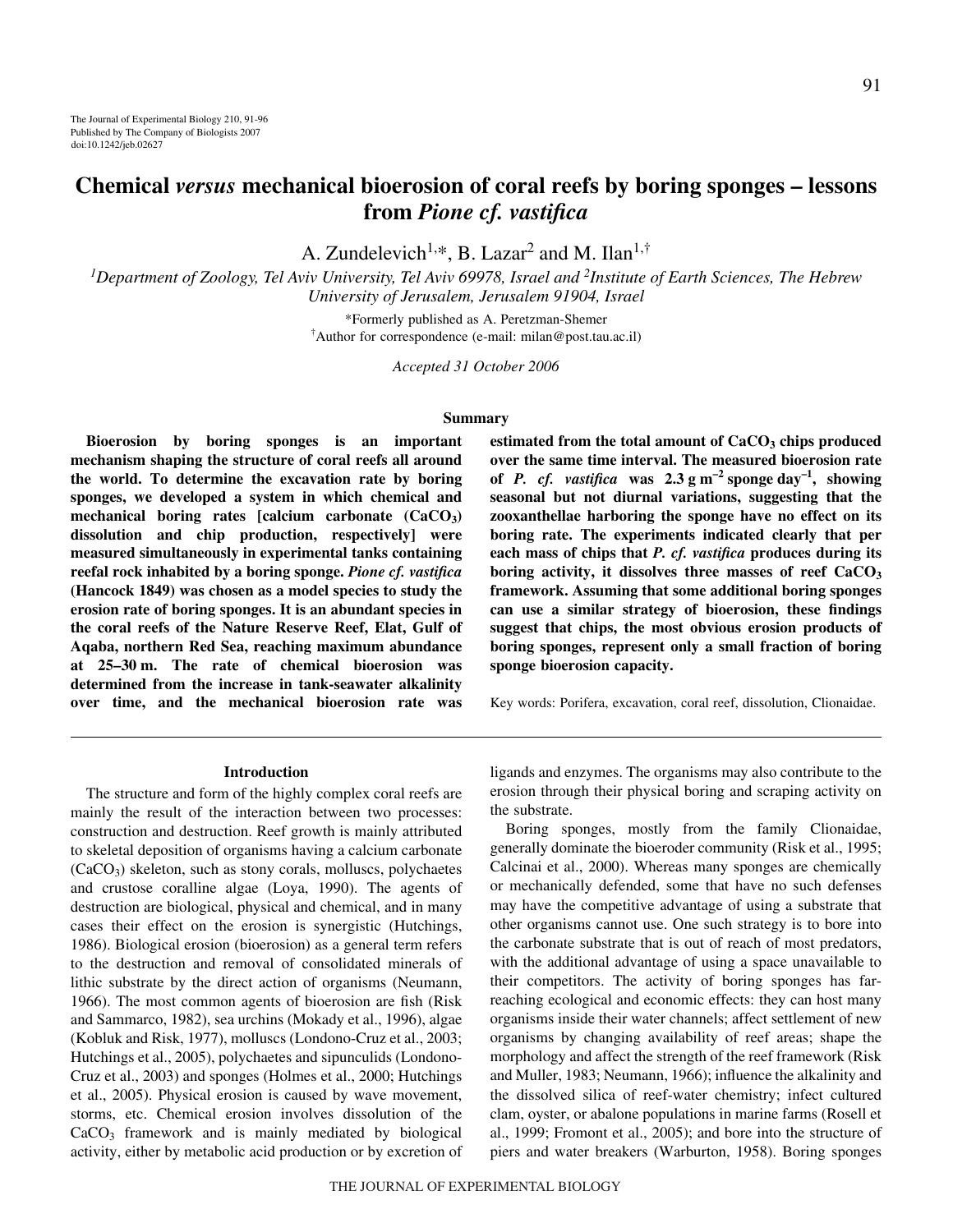have been used for paleoenvironmental reconstruction, for example, by measuring the size of bore holes in reefs from the geological record (Edinger and Risk, 1996).

Boring sponges have developed a unique cellular means of penetrating the substrate (see Bergquist, 1978; Pomponi, 1980). The sponge attaches itself onto the substrate and then penetrates by using etching cells to separate  $CaCO<sub>3</sub>$  chips from the substrate (size range,  $15-85 \mu m$ ). Chip production constitutes the so-called 'mechanical boring' of sponges; however, detachment of chips from the hard substrate requires the use of 'chemical boring' as well. A groove is chemically etched, isolating a chip from the substrate. It is then mechanically transferred out of the sponge body *via* the water channels.

Rates of bioerosion depend on several biotic and abiotic factors, including nutrient and food availability, temperature (Risk et al., 1995; Hill, 1996; Holmes et al., 2000), physiological state of the organism (Rützler, 1975) and the density and type of substrate in which the organism bores (Hutchings, 1986).

The sponge *Pione vastifica* (Hancock 1849) has a cosmopolitan distribution (Warburton, 1958). There is evidence for its distribution in west and east Mediterranean (Bromely et al., 1990; Rosell and Uriz, 2002), Barbados (Holmes, 2000), the Red Sea, Mozambique and the Seychelles (Calcinai et al., 2000). Because of its worldwide distribution, there has been a genuine misconception regarding its true definition (Rützler and Stone, 1986), and recently it has been relocated to the genus *Pione* within the family Clionaidae (Rosell and Uriz, 1997). The sponge hosts many symbiotic organisms, such as zooxanthellae (dinoflagellates) and *Polydorella smurovi* (Tzetlin and Britayev, 1985) (Polychaeta), that live inside its tissue or on its surface, respectively. Despite its high abundance and distribution over a wide depth range on Red Sea reefs, the bioerosion activity of *P. cf. vastifica* has never been studied and quantified.

The aim of the present study was to determine the erosional impact of this sponge on the coral reef as a model for the boring sponge erosion rates. We used *P. cf. vastifica* despite its relatively low abundance (as compared with the abundance of other species of boring sponges) in the studied reefs because of its encrusting  $(\beta)$  growth form. This growth form facilitates measurements of chemical *versus* mechanical boring activity (see below), whereas the papillate  $(\alpha)$  growth form of another co-occurring boring species is more complicated for such measurements.

We studied *P. cf. vastifica* distribution and abundance in the coral reef of Elat, measured its bioerosion rate and determined the relative proportion of chemical *versus* mechanical boring mechanisms. The sturdiness of this species facilitated the development of our laboratory experiments and analytical methodology. The experimental set-up we developed for the study can also be easily adapted for other sponge species.

#### **Materials and methods**

# *Field collections and sponge census*

The research was conducted in the Nature Reserve Reef (NRR), northern Gulf of Aqaba, Red Sea  $(31^{\circ}25'N; 34^{\circ}53'E)$ , a fringing reef located south of the city of Elat, Israel. Samples of reef rock heavily inhabited by individuals of the sponge *Pione cf. vastifica* were collected by SCUBA diving using a chisel and hammer. The samples were transferred for acclimation into aquaria at the H. Steinitz Marine Biology Laboratory (The Interuniversity Institute for Marine Sciences, Elat, Israel).

Species abundance was estimated using  $10\times1$  m belt transects (Loya, 1972). Arbitrarily placed transects (*N*=15–20) were performed at depths of:  $10$ ,  $15$ ,  $20$ ,  $25$  and  $30$  m. The number of individual sponges and their surface area was recorded for each belt transect. The surface area of each sponge was estimated by covering it with an equivalent surface of aluminum foil and converting the aluminum foil mass  $(M_{\text{Al}}; g)$ to sponge surface area  $(A_{\text{sponge}}; \text{ cm}^2)$  using the calibration curve:  $A_{\text{sponge}} = 227 \times M_{\text{Al}}$ . Analysis of variance (ANOVA) and nonparametric a posteriori LSD tests were used to analyze the results.

#### *Laboratory experiments*

Three to five reef rock samples (formerly *Porites* sp. corals, ~15·cm diameter), heavily inhabited by *Pione cf. vastifica* sponges, were collected from 20 m depth once every three months, and were placed for a 24 h acclimation period into Plexiglas containers filled with  $2.51$  of filtered  $(0.2 \mu m)$ seawater (total *N*=24). As a control we used dead coral skeletons (*Porites* sp. maintained out of the water for several months), uninfected by any boring organism, that were immersed in filtered seawater for 48 h prior to the experiments. Prior to immersion, the inhabited rocks and the control fragments were gently cleaned with a brush and washed three times to remove all the epibionts that lived on the substrate and which could affect the water composition. The experiments started after replacing the seawater in the Plexiglas containers and lasted for 24 h. During the experiments the containers were aerated and covered to minimize water evaporation, which can change water condition and composition.

#### *Determination of chemical boring rate*

Rate of chemical boring was determined by measuring changes in total alkalinity  $(A_T)$  in the seawater during the experiments. Total alkalinity of 'normal' seawater is defined as (Stumm and Morgan, 1981):

$$
A_{\rm T} = [\rm HCO_3^-] + 2[\rm CO_3^{-2}] + [B(OH)_4^-] + [OH^-] - [H^+], (1)
$$

which in effect is the number of equivalents of strong acid added to a seawater sample in order to reach the  $H_2CO_3$  endpoint. In our experiments, changes in total alkalinity resulted almost entirely from precipitation or dissolution of  $CaCO<sub>3</sub>$  (Lazar and Loya, 1991). The molar amount of  $CaCO<sub>3</sub>$  dissolved by the sponge was half of the observed  $A_T$  increase in the experimental aquarium. Effects on total alkalinity other than  $CaCO<sub>3</sub>$ dissolution or precipitation may result, for example, from  $A<sub>T</sub>$ decrease due to aerobic respiration and production of HNO<sub>3</sub>, and the opposite effect may result from photosynthesis and  $NO<sub>3</sub>$ <sup>-</sup> assimilation. In our experimental system these non-conservative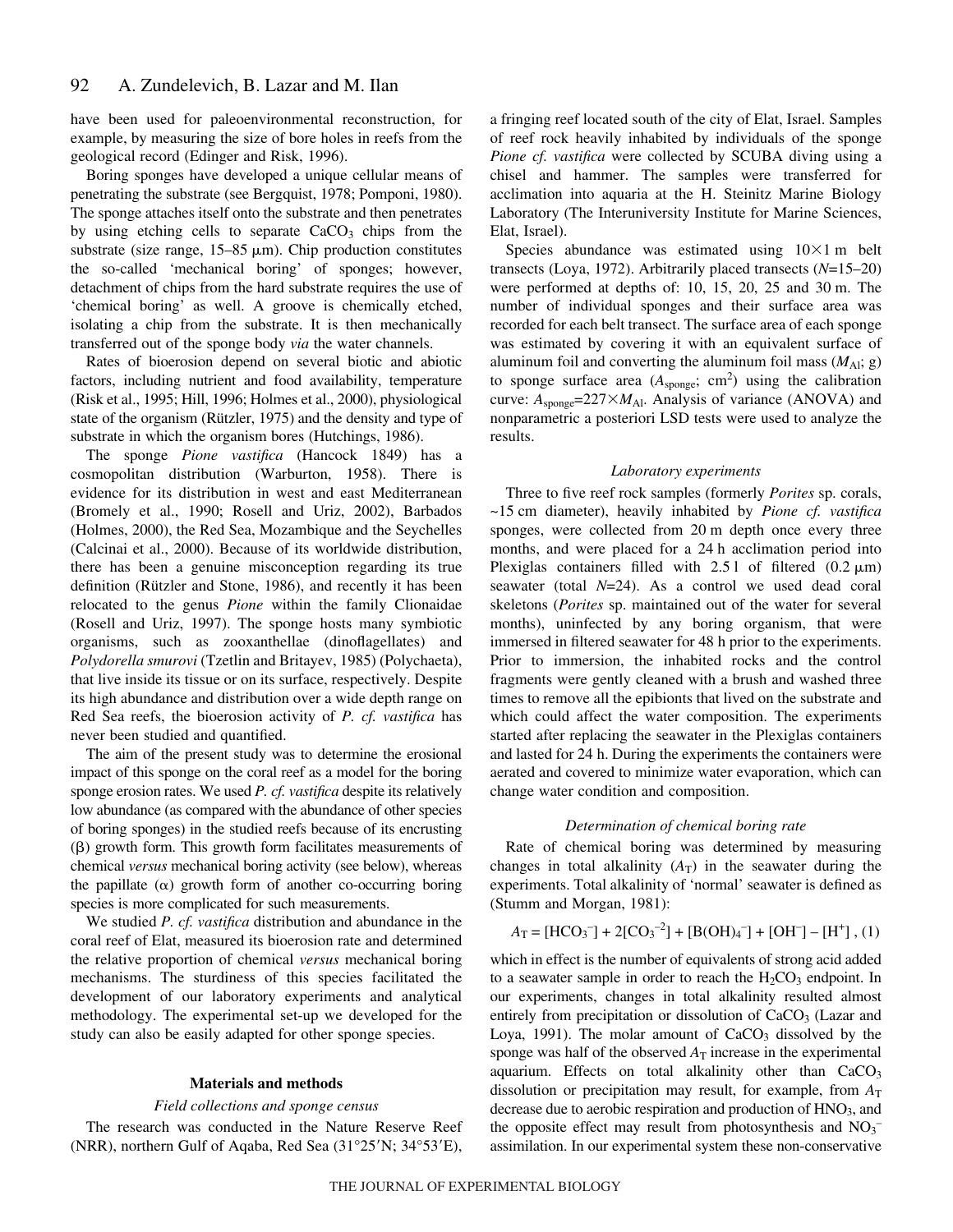effects on  $A_T$  were negligible.  $A_T$  was measured by potentiometric titration and by fitting a Gran function. The mass of CaCO<sub>3</sub> dissolved by the sponge,  $M_{\text{(CaCO3)}}$  (in g), was calculated from the change in total alkalinity  $[\Delta A_T (eq \text{ kg}^{-1})]$ during the experiment ( $A_T$  at the end of the experiment minus  $A_T$ at the beginning,  $\sim$  24 h earlier) as follows:

$$
M_{\text{(CaCO3)}} = 0.5 \text{ (mol eq}^{-1}) \times \Delta A_{\text{T}} \times 100 \times V_{\text{sw}} \times \rho_{\text{sw}} , \text{ (2)}
$$

where 100 is the molecular mass of CaCO<sub>3</sub>;  $V_{sw}$  is volume (l) of seawater in the experimental aquarium; and  $\rho_{sw}$  is the seawater density  $(-1.028 \text{ kg } l^{-1})$ .

The boring activity was measured both during day time and at night, since it has previously been shown that distribution of some *Cliona* species correlated with light irradiance (Lopez-Victoria and Zea, 2005), and *Cliona varians* (Duchassaing and Michelotti 1864) boring rate was correlated with zooxanthellae abundance and light irradiance (Hill, 1996).

# *Determination of mechanical boring rate*

At the end of each experiment the aquarium was stirred, the  $CaCO<sub>3</sub>$  chips produced by the sponge and settled on the bottom were resuspended and the seawater was filtered through a glass fiber filter  $(3 \mu m)$  to collect all the chips. The filter with the chips was combusted at  $450^{\circ}$ C for 6 h to remove all organic matter. After cooling, the residues were passed through  $200 \mu m$  and  $100 \mu m$  sieves, removing large particles, assuming that the sponge-produced chips lie within a smaller fraction  $\langle 100 \mu m$ (see above). The filtered chips were cooled to  $-70^{\circ}$ C, freezedried to remove any traces of water and weighed.

#### *Electron microscopy*

Small fragments ( $\approx$ 2 $\times$ 3 $\times$ 3 mm) of rocks containing sponges were gently broken using sharp knives as chisels. The samples were immersed for 24 h in diluted sodium hypochlorite. The clean fragments were rinsed three times for 30 min in distilled water and then three times for 30 min in ethanol  $(100\%)$ . The samples were then air dried and glued on stubs for examination with a scanning electron microscope. The fragments were critical-point dried and sputtered with gold. The preparations were viewed with a JEOL JSM 840A SEM-microscope (Tokyo, Japan).

Clean sponge spicules for electron microscope examination were obtained by decalcifying sponge samples (immersing the samples overnight in diluted sodium citrate and formic acid) and digesting the tissue  $(12 h)$  immersion in sodium hypochlorite). The residues were rinsed three times in water and three times in ethanol (100%), mounted on stubs, gold coated and inspected on a JEOL JSM 840A SEM-microscope. The length (*N*=40) and width (*N*=25) of complete spicules from each type were measured.

# **Results**

# *Sponge identification and description*

The sponges studied here were tentatively identified as *Pione cf. vastifica* based on the brightly orange-red colors of the sponge and the spicule types. The spicules found within this sponge (Fig. 1) were of three types: tylostyles to subtylostyles (length: range  $155-241 \mu m$ , mean  $230\pm30 \mu m$ ; width: range  $2.0-4.0 \mu m$ , mean  $3.6 \pm 0.6 \mu m$ ), acantho microxea (length: range  $77-125 \mu m$ , mean  $103\pm 13 \mu m$ ; width: range 2.0–3.5  $\mu$ m, mean 2.8 $\pm$ 0.4  $\mu$ m) and acantho microrhabds (length: range  $6.3-10.0 \mu m$ , mean  $8.5\pm1.1$ ; width: range 2.0–4.0  $\mu$ m, mean 2.5 $\pm$ 0.5). However, the clionaid's encrusting growth form, where the sponge covers the dead surface skeleton of usually massive corals, has not been reported for *P. vastifica* (Schönberg, 2002a), and hence the current identification as *P. cf. vastifica* indicating its affiliation with this species complex.

# *Sponge distribution in the reef*

In the depth range of this study (down to  $30 \text{ m}$  depth), the abundance of *P. cf. vastifica* increased linearly with depth by  $\sim$ 2 individuals per 10 m<sup>2</sup> per 10 m depth (Fig. 2). This finding was corroborated by an ANOVA test, which showed a significant difference in abundance between the various depths (*P*<0.001), and an *a-posteriori* test, which revealed three main depth-related abundance groups (10, 15 and 20, and 25 and 30 m) in which the abundance increased with depth.

Surface area of individual sponges varied at all depths



Fig. 1. *Pione cf. vastifica* spicules and erosion scars. (A) All three types of spicules. The longest one is a tylostyle. (B) An acantho microxea. (C) An acantho microrhabd. (D) Wall of sponge excavation in coral, covered with erosion scars. (E) A few erosion scars of different shapes. Of note are the projections in the center of some of them, where no substrate dissolution occurred. (F) A single erosion scar with a small projection in the middle. Signs of penetration beneath the projection are evident in its perimeter (arrowheads). Arrow indicates the area assumed to have been chemically removed.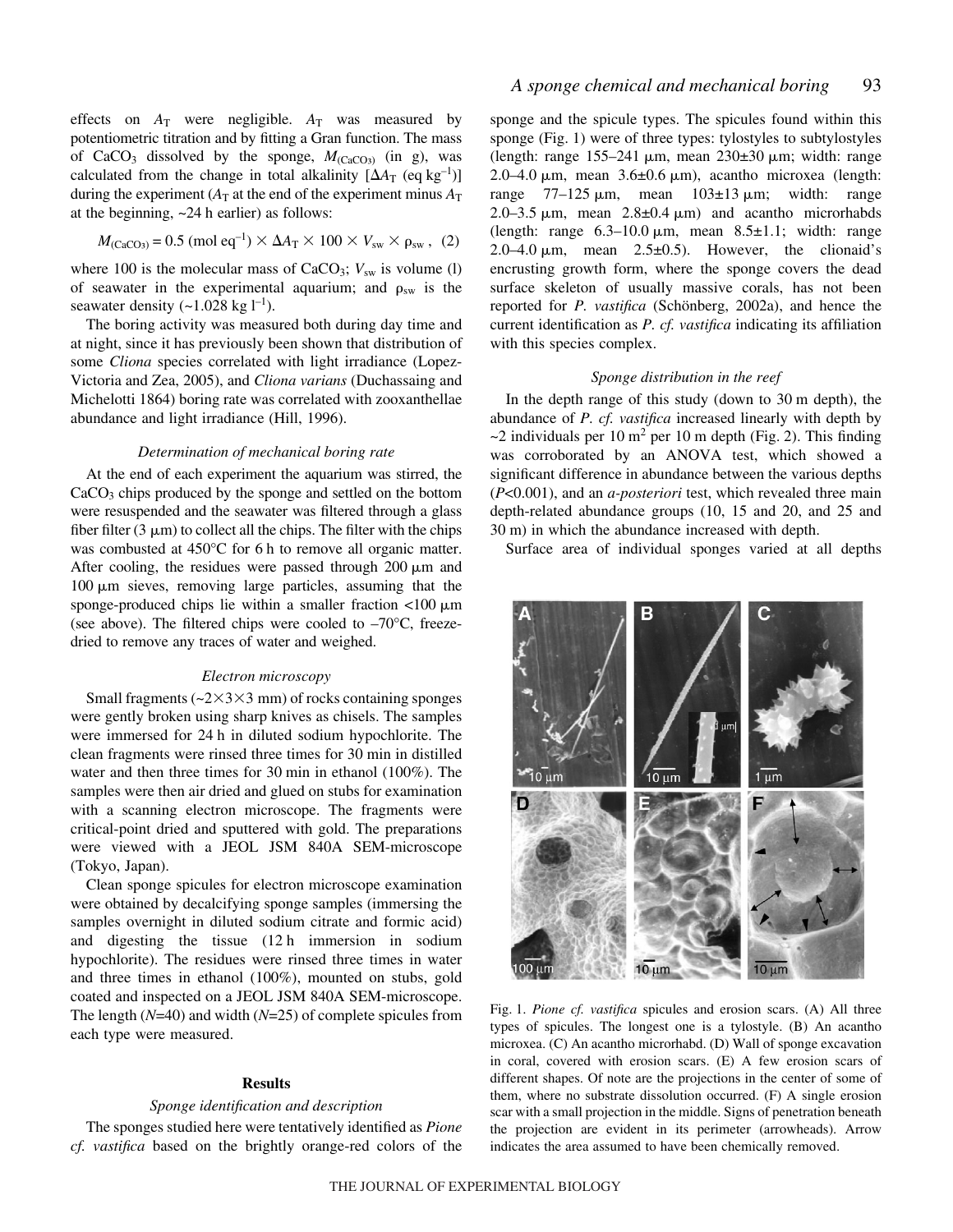

Fig. 2. Abundance of *Pione cf. vastifica* at different depths (mean  $\pm$ s.d.). a, b and c show statistically different groups (ANOVA and LSD a-posteriori test; *P*<0.001).

ranging from 20 to  $1000 \text{ cm}^2$ . No significant difference was found in a one-way ANOVA between sponge sizes at different depths, and the mean sponge area was approximately  $400 \text{ cm}^2$ with only a small number of small individuals (Fig. 3).

# *Sponge chemical bioerosion*

Rate of chemical boring was measured from three to five individual sponges for five different months, at water temperatures ranging from 28.1°C in August to 21.5°C in November (Fig. 4). In a one-way ANOVA test, a significant difference was found between the rates of chemical boring during these months (*P*<0.05). When analyzed by an LSD aposteriori test, the highest boring rate was measured in November, in which the amount of  $CaCO<sub>3</sub>$  dissolved by the sponges was  $180\pm30 \mu g$  CaCO<sub>3</sub> cm<sup>-2</sup> sponge day<sup>-1</sup>, and the lowest rate was during March, with a rate of  $30\pm4 \,\mu$ g  $CaCO<sub>3</sub> cm<sup>-2</sup>$  sponge day<sup>-1</sup>. The mean chemical bioerosion rate (calculated by annual integration) was  $74\pm16~\mu$ g CaCO<sub>3</sub> cm<sup>-2</sup> sponge  $day^{-1}$ , with no significant difference (according to a paired  $t$ -test) between day and night (Fig. 5).

# *Sponge mechanical bioerosion*

Electron microscope examination of the substrate excavated



Fig. 3. Surface area of individual *Pione cf. vastifica* at different depths  $(\text{mean} + \text{s.d.}).$ 



Fig. 4. Chemical boring rate of *Pione cf. vastifica* in different months (mean + s.d.), (ANOVA, *P*<0.05).

by *P. cf. vastifica* showed the smooth erosion scars (length: range 36–97  $\mu$ m, mean 59±18  $\mu$ m; width: range 17–73  $\mu$ m, mean  $40\pm 13$   $\mu$ m;  $N=15$ ) to be polygonal to oval (often round) in shape (Fig. 1). Closer observation revealed that the excavated pit frequently had a small projection in the middle (Fig. 1E,F), suggesting that the entire surrounding of this projection had already been dissolved.

## **Discussion**

#### *Remarks on the species*

The spicule types and the sponge color support its placement within the genus *Pione* close to the *P. cf. vastifica* (Hancock) species complex. However, we have previously found that this Red Sea *P. cf. vastifica* always harbors photosynthetic symbiotic algae (Beer and Ilan, 1998; Steindler et al., 2001). Thus, the encrusting  $(\beta)$  growth form and the presence of symbiotic algae do not fit this species (Rützler, 2002a). Recently, material from another previously recognized *P. cf. vastifica* from Western Australia was reassigned to *P. velans* (Fromont et al., 2005). Further systematic treatment of the



Fig. 5. Pione cf. vastifica chemical boring rate during the day and at night (mean  $+ s.d.$ ).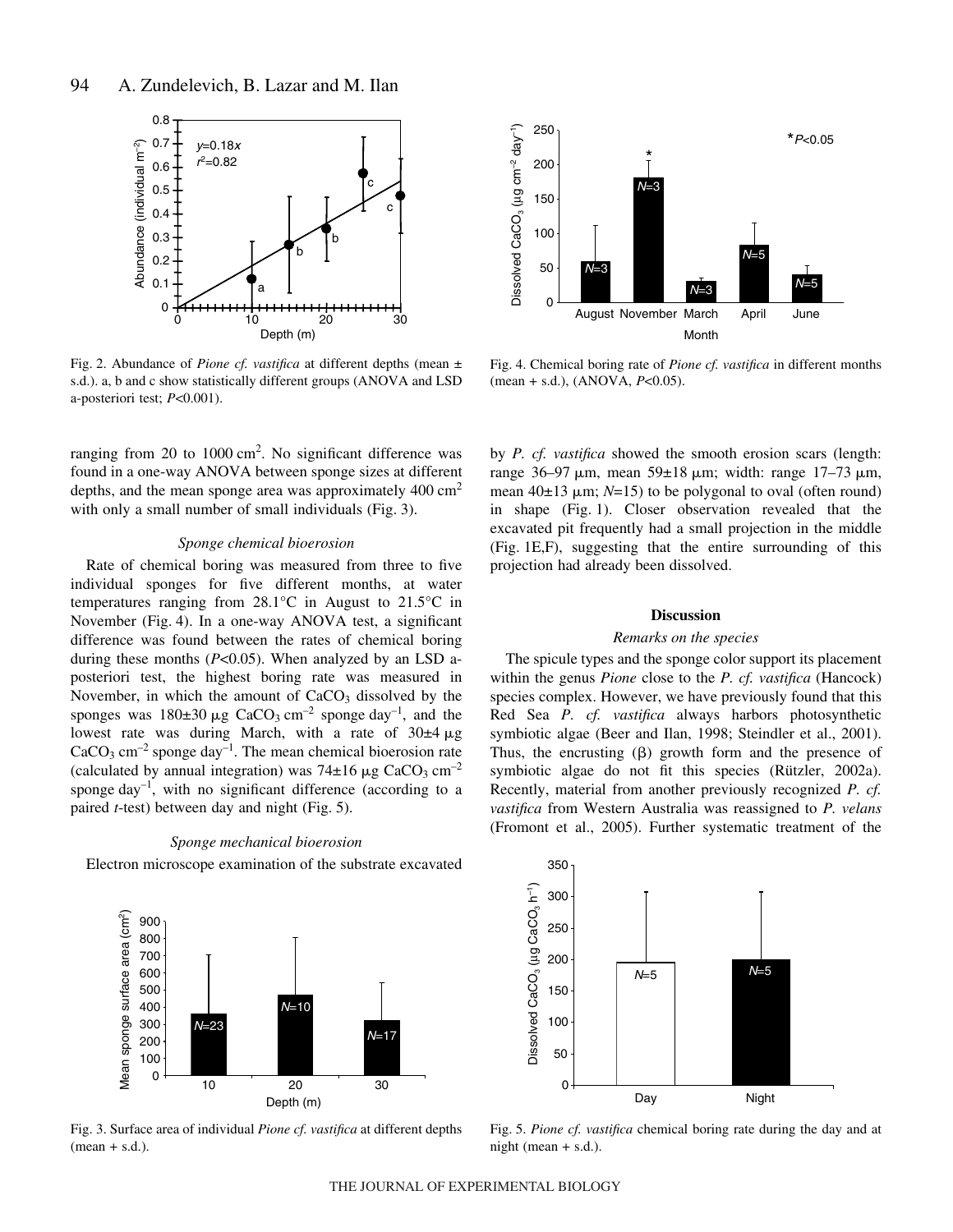present species from the Red Sea, such as a comparison with *P. mussae* (Keller, 1891), will reveal its proper assignment. In this paper, however, for lack of strong counter-characteristics, this species is still called *P. cf. vastifica.*

#### *Sponge abundance and distribution*

The abundance of *Pione cf. vastifica* was found to increase linearly with depth in the range of  $10-30$  m (Fig. 2), with no difference in individual size at the different depths. The increase in population density was two individuals per  $10 \text{ m}^2$  for a depth interval of  $10 \text{ m}$  (the slope of the trend-line in Fig. 2). No transects were performed in the depth range of 0–10 m because *P. cf. vastifica* abundance in this range was very low and the sponge was found mainly in deeper waters. No systematic transects were performed below 30 m due to logistical difficulties, but sporadic dives indicated that sponge abundance below 30 m depth was high. Such a pattern of population distribution could be the result of several pre- and post-settlement processes that were not examined in the course of the present study.

The scarcity of small individuals in the reef is rather puzzling, especially because individual sponge tissue was found to contain oocytes (A.Z., unpublished). This may suggest a long period with no recruitment prior to the present study or that young individuals grow very fast and after reaching a certain size  $(>100 \text{ cm}^2)$  their growth rate slows substantially. Alternatively, it might be that the smaller individuals grew within the substrate and took the encrusting growth form only after reaching a larger size. Since in the present study we concentrated on the encrusting growth form, a situation as described above would have been overlooked.

# *Sponge bioerosion rates*

Many studies have examined boring sponges and their activity because of their unique and important role in the shaping of hard-bottom environments (e.g. Rützler and Rieger, 1973; Acker and Risk, 1985; Thomas, 1996). Most of these studies, however, measured total  $CaCO<sub>3</sub>$  disappearance and frequently focused on the mechanical boring rates, i.e. the production of  $CaCO<sub>3</sub>$  chips, while guessing the amount of the chemical boring rate (Warburton, 1958) or calculating (Rützler and Rieger, 1973) it to be 10–2% of the total bioerosion, respectively. The present study is the first to simultaneously quantify both the chemical and mechanical bioerosion rates. The mean amount of CaCO<sub>3</sub> that was chemically removed from the substrate was  $260~\text{g m}^{-2}$  sponge year<sup>-1</sup> (Fig. 4), which is approximately three times more than that mechanically eroded by the same sponge over the same period  $(80 \text{ g m}^{-2})$ sponge  $year^{-1}$ ). The chemical and mechanical erosion rates correlate positively (Fig. 6) with a chemical/mechanical boring rate ratio of  $\sim$ 3, reflecting dissolution of three volumes of  $CaCO<sub>3</sub>$  during production of one volume of chips. Indeed, the pattern of the erosion scars seen in pits with incomplete chip removal (Fig. 1D-F) indicates that most of the scar has been chemically dissolved, which has not been previously noted in any other bioeroding sponge. The total bioerosion rate (chemical plus mechanical) is  $340\pm170~\text{g m}^{-2}$  sponge year<sup>-1</sup>,



Fig. 6. Pione cf. vastifica rates of chemical boring versus mechanical boring by individual sponges (mean  $\pm$  s.d.).

which is equivalent to sponge bioerosion per reef area of  $68\pm34$  g m<sup>-2</sup> year<sup>-1</sup>. Boring activity during November was significantly higher than during the rest of the examined months (Fig. 4). The total erosion of the reef by this *Pione* species is estimated to be rather small compared with clionaids  $(0.2-23.8 \text{ kg m}^{-2} \text{ year}^{-1}$  results given per sponge surface area and not reef area) and other bioeroders  $(11–724 \text{ g m}^{-2} \text{ year}^{-1})$ for sea urchins) reported from the same reef and from reefs elsewhere [see Schönberg (Schönberg, 2002b) and Mokady et al. (Mokady et al., 1996), respectively].

The large variability between studies in the measured sponge erosion rates may stem from: (1) Variability in type and density of the substrate. We used skeletons of dead *Porites* sp. coral whereas other studies used other coral species and much denser bricks of CaCO<sub>3</sub> or skeletons of molluscs, as reviewed, for example, in Schönberg (Schönberg, 2002b). The latter study found that the measured  $CaCO<sub>3</sub>$  erosion per unit volume increased with substrate density. Substrate type may yield erosion rate variability of up to six times the values for measurements performed on the same sponge species in the same locality [see, for example, table 4 in Schönberg (Schönberg, 2002b)]. (2) Differences in the species of sponges studied (Schönberg, 2002b). The present research used only one species, *P. cf. vastifica*. (3) Variability in sponge age. All specimens studied in this study were mature individuals, which bore more slowly, whereas other studies used young sponges or fragments that bore faster (Rützler, 1975). (4) The length of the sponge's water canals. It was shown that the boring activity decreases when the water canals pass a certain threshold length (Neumann, 1966). (5) Variability in nutrient levels. It was argued that high nutrient levels stimulate boring rate in sponges (Holmes, 2000). The surface water of the northern Gulf of Aqaba, northern Red Sea, is depleted of nutrients during summer and may contain relatively high nutrient levels during spring. (6) Variability in water temperature. The sponge boring activity that might be temperature-dependent (Rützler, 2002b) is low in the cooler water of the northern Gulf of Aqaba (sea surface temperature ranges of between 20°C and 28°C).